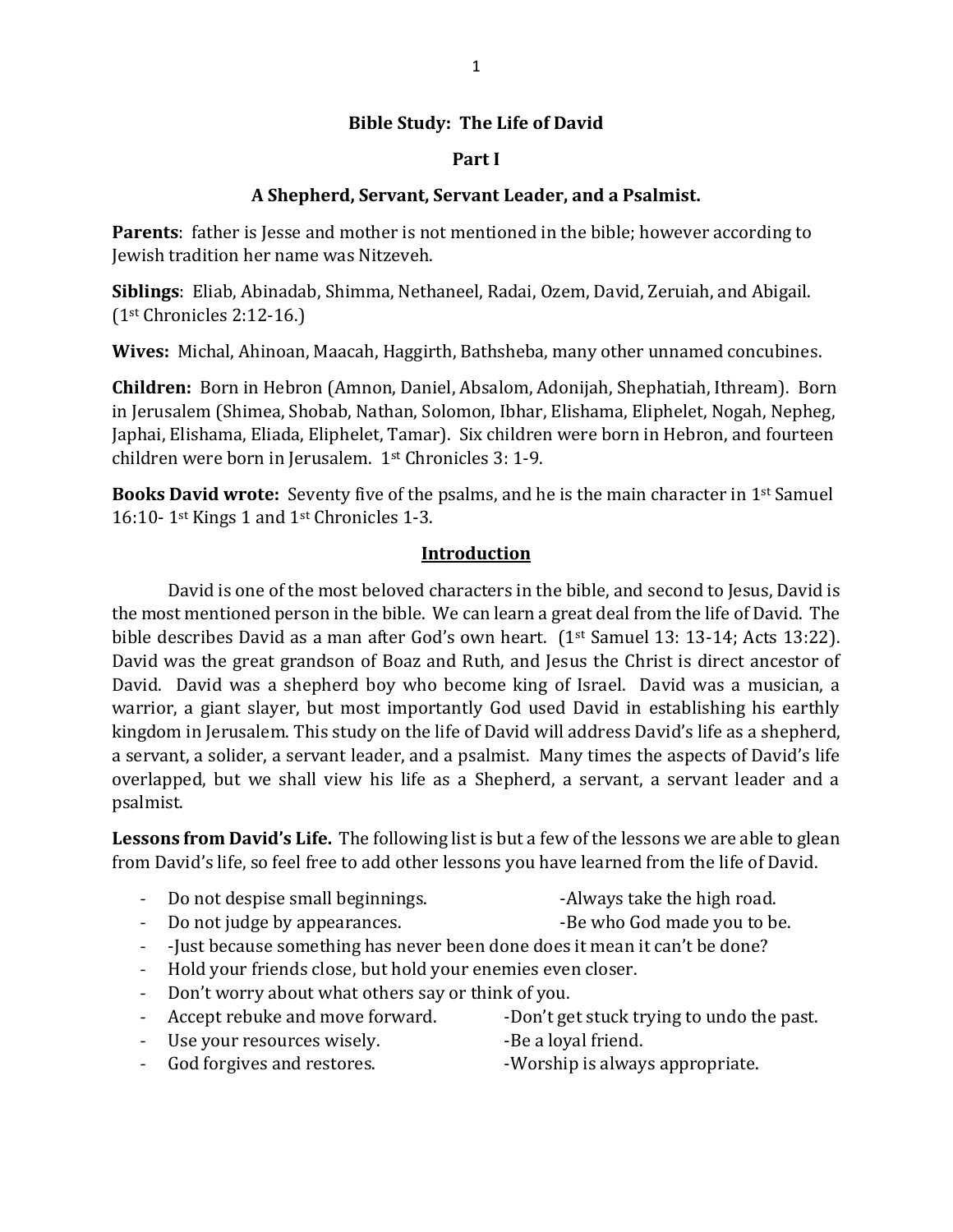# **An Overview of David's life.**

| <b>Anointed King</b>                          | 1st Samuel 16:13               |
|-----------------------------------------------|--------------------------------|
| Joined King Saul's staff                      | 1st Samuel 16:19-21            |
| Defeats Goliath                               | 1st Samuel 17                  |
| David and Jonathan become friends             | 1st Samuel 18:1-4; 23:16-18    |
| David's response to King Saul's jealousy.     | 1st Samuel 18: 11-12           |
| How David protected himself.                  | 1st Samuel 21:2                |
| The Philistines welcome David.                | 1st Samuel 21:10-15            |
| David's ability to lead and motivate.         | 1st Samuel 22:2                |
| David's respect for King Saul                 | 1st Samuel 24:5-6              |
| David did not rejoice at King Saul's death.   | 2nd Samuel 1:17-27             |
| Why David made Hebron the capital.            | 2 <sup>nd</sup> Samuel 2:1-2   |
| David suffered heartache because of his wives | 2 <sup>nd</sup> Samuel 3:2-4   |
| David was upset over Abner's death.           | 2 <sup>nd</sup> Samuel 3:29    |
| David didn't punish Joab for murder.          | 2 <sup>nd</sup> Samuel 3:39    |
| He showed patience and became king.           | 2 <sup>nd</sup> Samuel 5:4-5   |
| David's covenant.                             | 2 <sup>nd</sup> Samuel 7:1ff   |
| David prevented from building the Temple.     | 2 <sup>nd</sup> Samuel 7:5     |
| David, Bathsheba, and Uriah.                  | 2 <sup>nd</sup> Samuel 11: 1ff |
| Consequences for sin.                         | 2nd Samuel 12: 10-14           |
| David did not dwell in sin.                   | 2nd Samuel 12: 20-24           |
| Absalom, Tamar, Amnon.                        | 2 <sup>nd</sup> Samuel 13      |
| David and Absalom.                            | 2nd Samuel 15                  |
| David weeps for Absalom.                      | 2 <sup>nd</sup> Samuel 18      |
| David's mighty men.                           | $2nd$ Samuel 23:8-9            |
| David takes a census.                         | 2 <sup>nd</sup> Samuel 24: 1-3 |
| David's death.                                | 1st Kings 2:10-11              |
| David in Jesus' genealogy                     | Matthew 1:1                    |
| Jesus the son of David.                       | Matthew 9:27; 20:30            |
| Jesus used David to illustrate the law.       | Matthew 12:3-4                 |
| Jesus quotes David.                           | Luke 20:41-44                  |

# **David's life as a shepherd.**

### **1st Samuel 16: 1−17: 58**

We are first introduced to David while King Saul was making one mistake after another, (1st Samuel 15: 7-14) and God sent the prophet Samuel to find His chosen shepherd, David, the son of Jesse. (1<sup>st</sup> Samuel 16: 1-23). It is believed that David was between the ages of twelve to sixteen years old when he was anointed as king of Israel.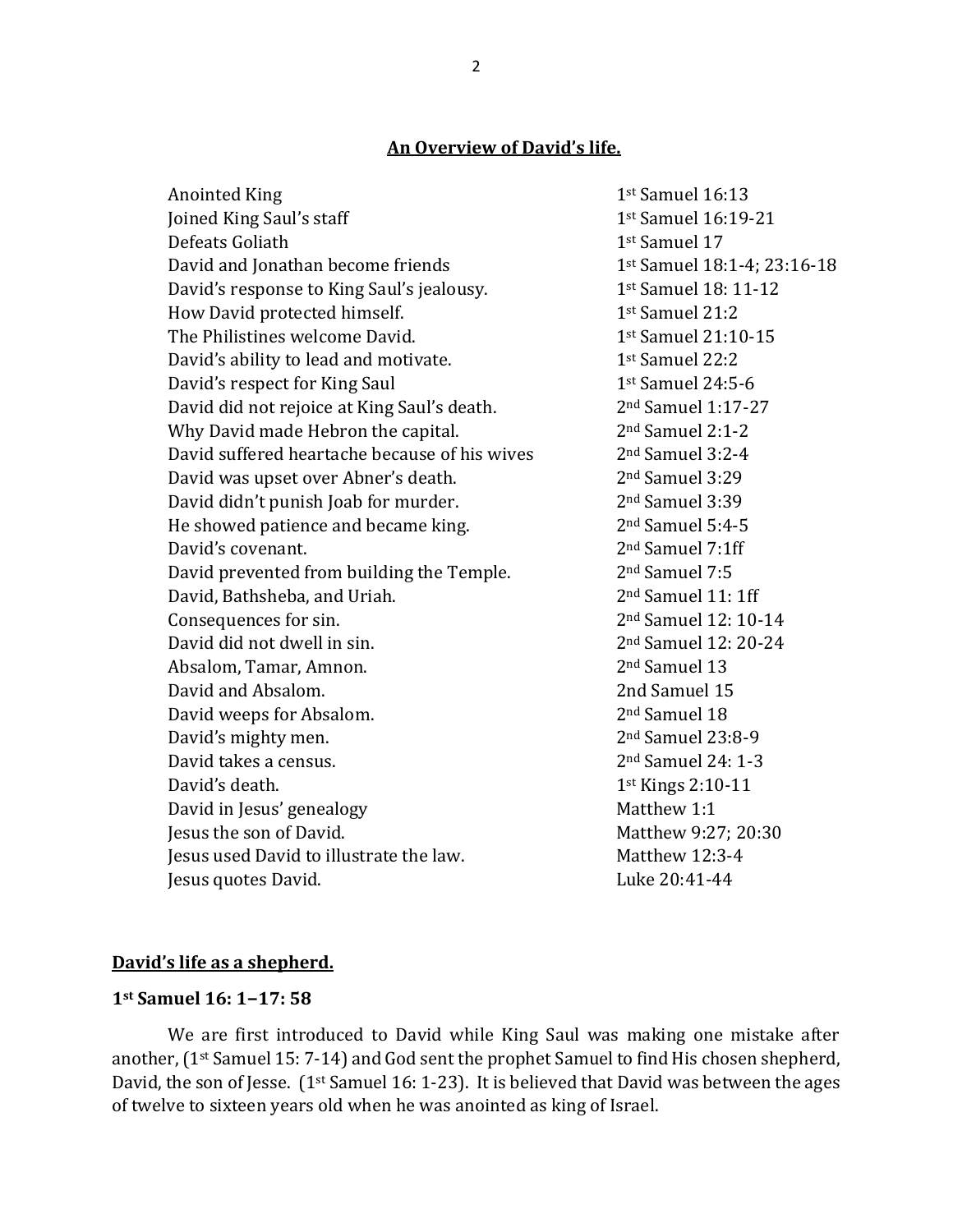### **Questions, Answers, and Discussion. 1st Samuel 16:1-23**

- A. What caused God to reject Saul as king, and what actions did God take to remedy the circumstances? Vvs. 1-4
- B. What is sanctification? V5
- C. Why did Samuel think Eliab was to be Israel's next king? V6
- D. What is God's criteria for those who would serve Him? V7-11
- E. What was different about David, and what was he anointed to do? V12
- F. Symbolically what does oil mean in the bible? Describe how God's Spirit came upon a person in the Old Testament and how we are filled with God's Spirit today. V13.
- G. Does God send the spirit of depression to trouble us today? V14
- H. What was the remedy for King Saul's depression? Vvs. 16-18
- I. List some of the qualities David possessed. V18
- J. What is an armor-bearer? What is the requirement to be an armor-bearer? V21
- K. What type of relationship existed between King Saul and David? 22-23?
- L. What ministry did David perform towards Saul? V23

## **List at least 5 lessons you have learned from 1st Samuel 16.**

| 4. |  |  |  |
|----|--|--|--|
| 5. |  |  |  |
|    |  |  |  |